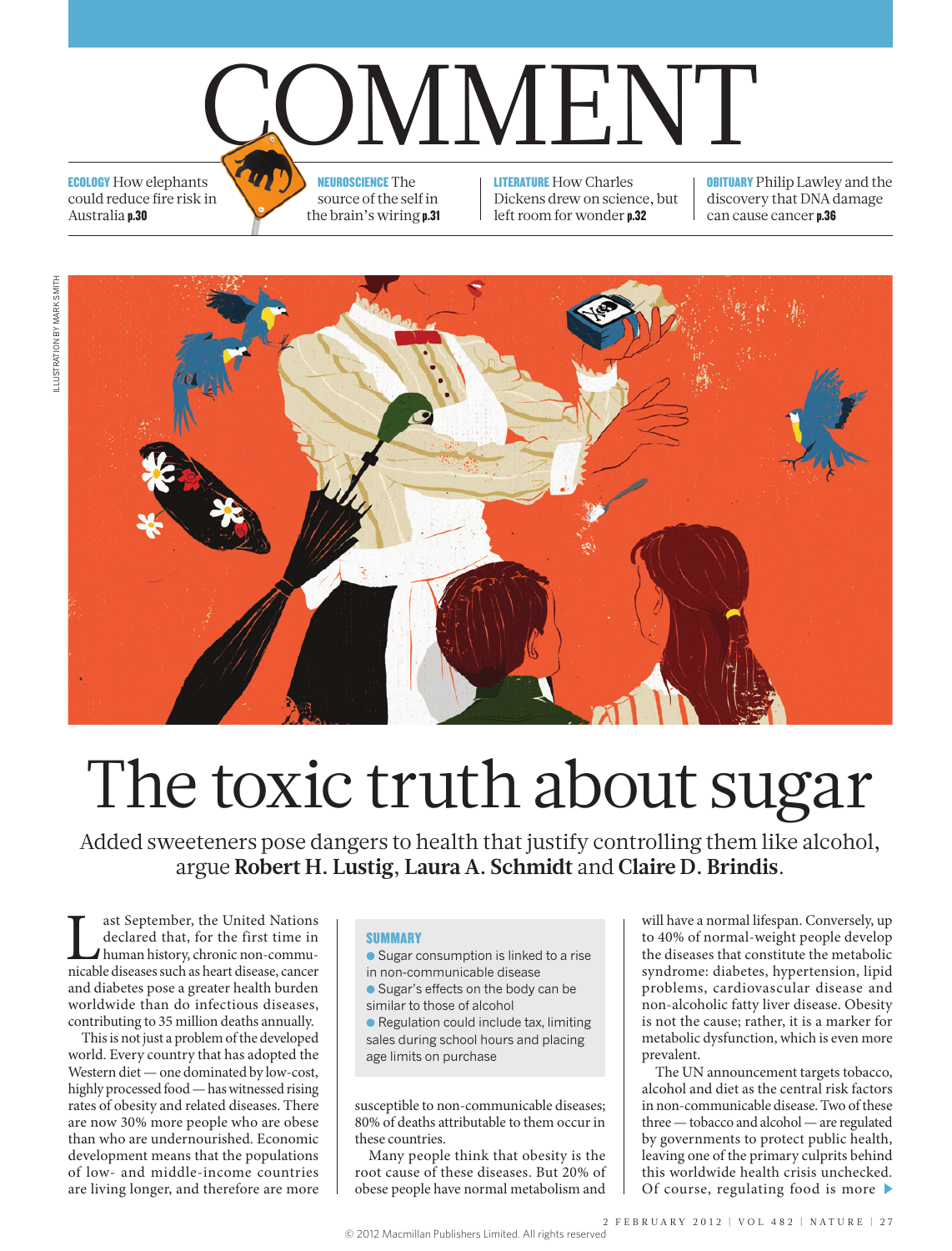$\triangleright$  complicated — food is required, whereas tobacco and alcohol are non-essential consumables. The key question is: what aspects of the Western diet should be the focus of intervention?

In October 2011, Denmark chose to tax foods high in saturated fat, despite the fact that most medical professionals no longer believe that fat is the primary culprit. But now, the country is considering taxing sugar as well — a more plausible and defensible step. Indeed, rather than focusing on fat and salt — the current dietary 'bogeymen' of the US Department of Agriculture (USDA) and the European Food Safety Authority — we believe that attention should be turned to 'added sugar', defined as any sweetener containing the molecule fructose that is added to food in processing.

Over the past 50 years, consumption of sugar has tripled worldwide. In the United States, there is fierce controversy over the pervasive use of one particular added sugar — high-fructose corn syrup (HFCS). It is manufactured from corn syrup (glucose), processed to yield a roughly equal mixture of glucose and fructose. Most other developed countries eschew HFCS, relying on naturally occurring sucrose as an added sugar, which also consists of equal parts glucose and fructose.

Authorities consider sugar as 'empty calories' — but there is nothing empty about these calories. A growing body of scientific evidence is showing that fructose can trigger processes that lead to liver toxicity and a host of other chronic diseases<sup>1</sup>. A little is not a problem, but a lot kills—slowly (see 'Deadly effect'). If international bodies are truly concerned about public health, they must consider limiting fructose — and its main delivery vehicles, the added sugars HFCS and sucrose — which pose dangers to individuals and to society as a whole.

#### NO ORDINARY COMMODITY

In 2003, social psychologist Thomas Babor and his colleagues published a landmark book called *Alcohol: No Ordinary Commodity*, in which they established four criteria, now largely accepted by the public-health community, that justify the regulation of alcohol — unavoidability (or pervasiveness throughout society), toxicity, potential for abuse and negative impact on society<sup>2</sup>. Sugar meets the same criteria, and we believe that it similarly warrants some form of societal intervention.

First, consider unavoidability. Evolutionarily, sugar was available to our ancestors as fruit for only a few months a year (at harvest time), or as honey, which was guarded by bees. But in recent years, sugar has been added to nearly all processed foods, limiting consumer choice<sup>3</sup>. Nature made sugar hard to get; man made it easy. In many parts of the world, people are consuming an average of more than 500 calories per day from added sugar alone (see 'The global sugar glut').

Now, let's consider toxicity. A growing body of epidemiological and mechanistic evidence argues that excessive sugar consumption affects human health beyond simply adding calories<sup>4</sup>. Importantly, sugar induces all of the diseases associated with metabolic syndrome<sup>1,5</sup>. This includes: hypertension (fructose increases uric acid, which raises blood pressure); high triglycerides and insulin resistance through synthesis of fat in the liver; diabetes from increased liver

#### *"Sugar is cheap, sugar tastes good and sugar sells, so companies have little incentive to change."*

glucose production combined with insulin resistance; and the ageing process, caused by damage to lipids, proteins and DNA through nonenzymatic binding of fructose to these molecules. It can also

be argued that fructose exerts toxic effects on the liver that are similar to those of alcohol<sup>1</sup>. This is no surprise, because alcohol is derived from the fermentation of sugar. Some early studies have also linked sugar consumption to human cancer and cognitive decline.

Sugar also has clear potential for abuse. Like tobacco and alcohol, it acts on the brain to encourage subsequent intake. There are now numerous studies examining the dependence-producing properties of sugar in humans<sup>6</sup>. Specifically, sugar dampens the suppression of the hormone ghrelin, which signals hunger to the brain. It also interferes with the normal transport and signalling of the hormone leptin, which helps to produce the feeling of satiety. And it reduces dopamine signalling in the brain's reward centre, thereby decreasing the pleasure derived from food and compelling the individual to consume more $^{1,6}$ .

Finally, consider the negative effects of sugar on society. Passive smoking and drinkdriving fatalities provided strong arguments for tobacco and alcohol control, respectively. The long-term economic, health-care and human costs of metabolic syndrome place sugar overconsumption in the same category<sup>7</sup>. The United States spends \$65 billion in lost productivity and \$150 billion on health-care resources annually for morbidities associated with metabolic syndrome. Seventy-five per cent of all US health-care dollars are now spent on treating these diseases and their resultant disabilities. Because about 25% of military applicants are now rejected for obesity-related reasons, the past three US surgeons general and the chairman of the US Joint Chiefs of Staff have declared obesity a "threat to national security".

#### HOW TO INTERVENE

How can we reduce sugar consumption? After all, sugar is natural. Sugar is a nutrient. Sugar is pleasure. So too is alcohol, but in both cases, too much of a good thing is toxic. It may be helpful to look to the many generations of international experience with alcohol and tobacco to find models that work<sup>8,9</sup>. So far, evidence shows that individually focused approaches, such as school-based interventions that teach children about diet and exercise, demonstrate little efficacy. Conversely, for both alcohol and tobacco, there is robust evidence that gentle 'supply side' control strategies which stop far short of all-out prohibition — taxation, distribution controls, age limits — lower both consumption of the product and the accompanying health harms. Successful interventions share a common end-point: curbing availability $2,8,9$ .

Taxing alcohol and tobacco products — in the form of special excise duties, value-added taxes and sales taxes — are the most popular and effective ways to

#### DEADLY EFFECT

Excessive consumption of fructose can cause many of the same health problems as alcohol.

| <b>Chronic ethanol exposure</b>                 | <b>Chronic fructose exposure</b>                          |
|-------------------------------------------------|-----------------------------------------------------------|
| Haematological disorders                        |                                                           |
| Electrolyte abnormalities                       |                                                           |
| Hypertension                                    | Hypertension (uric acid)                                  |
| Cardiac dilatation                              |                                                           |
| Cardiomyopathy                                  | Myocardial infarction (dyslipidaemia, insulin resistance) |
| Dyslipidaemia                                   | Dyslipidaemia (de novo lipogenesis)                       |
| <b>Pancreatitis</b>                             | Pancreatitis (hypertriglyceridaemia)                      |
| Obesity (insulin resistance)                    | Obesity (insulin resistance)                              |
| Malnutrition                                    | Malnutrition (obesity)                                    |
| Hepatic dysfunction (alcoholic steatohepatitis) | Hepatic dysfunction (non-alcoholic steatohepatitis)       |
| Fetal alcohol syndrome                          |                                                           |
| Addiction                                       | Habituation, if not addiction                             |
| Source: ref. 1                                  |                                                           |

28 | NATURE | VOL 482 | 2 FEBRUARY 2012